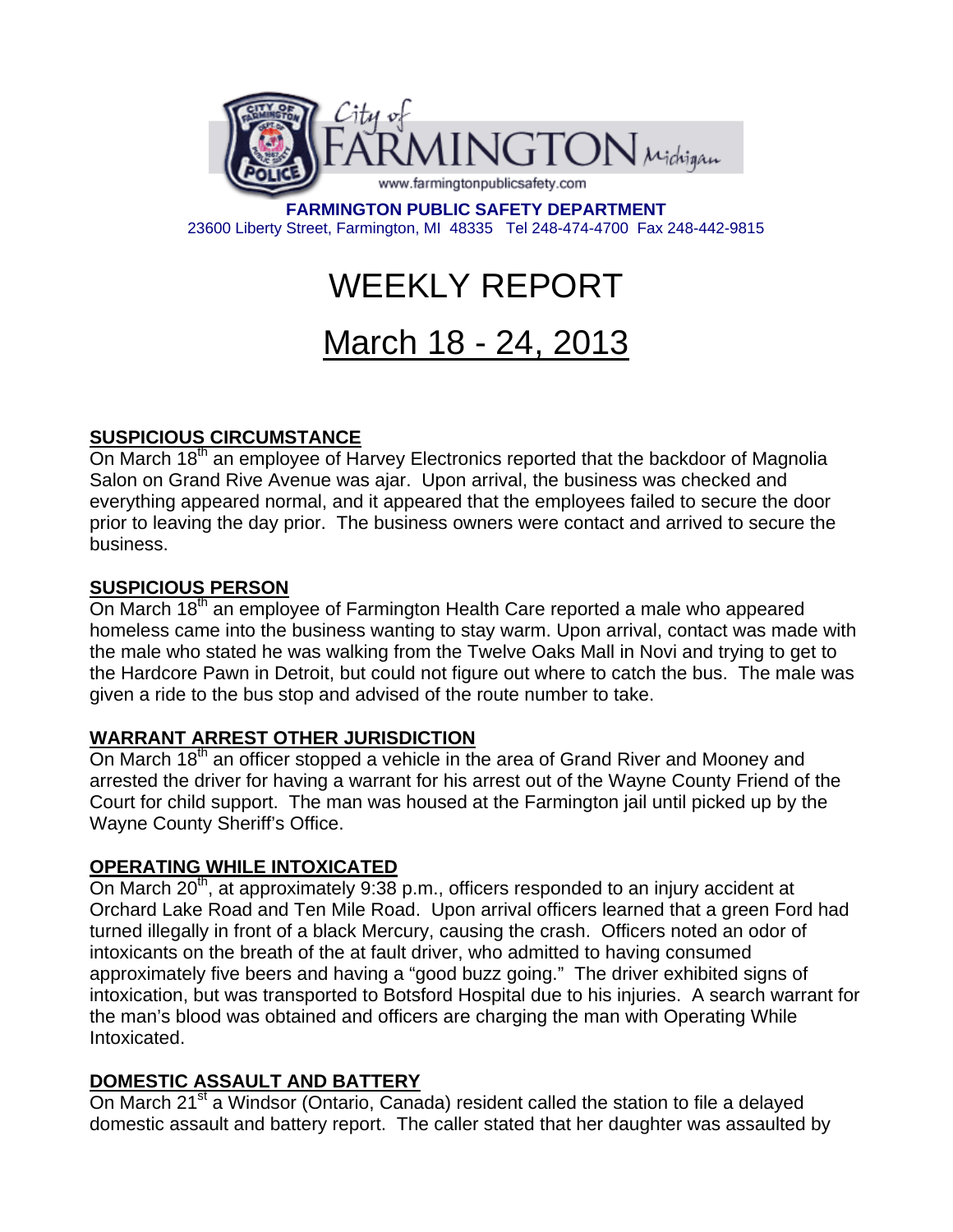Weekly Report March 18 - 24, 2013 Page 2

her father at his Drakeshire apartment during a court ordered custody visit. The caller had taken her daughter to a Windsor Ontario local hospital for treatment for minor injuries.

#### **SOLICITING**

A resident of Chatham Hills subdivision reported two males going door to door soliciting for roofing repair work. The area was checked and the males were found and had permits to solicit from Farmington Hills. The males did not realize they were in the City of Farmington at the time and were advised to apply for permits with the City of Farmington also. The males complied and left the area.

#### **CREDIT CARD FRAUD**

On March 21<sup>st</sup>, at approximately 4:13 p.m., a Heatherton Street resident came into this police department to report that he was the victim of a fraud. The man advised that he had previously sent a bill payment to his doctor with his credit card number on it, but the doctor's office never received it. Shortly thereafter his credit card was charged in excess of \$2,000 at a Verizon Wireless store in Pennsylvania. The incident has been forwarded to the Detective Bureau for further investigation.

#### **SUSPICIOUS PERSONS**

On March  $21^{st}$ , at approximately 5:50 p.m., officers were dispatched to a report of a suspicious vehicle with teenage occupants parked in the lot of Kensington Manor Apartments. Upon arrival officers learned from the reporting person that he suspects that drug activity was being conducted inside the vehicle. Officers spoke with the juveniles in the vehicle and noted a strong odor of burnt marijuana. The teens admitted to smoking marijuana so officers searched the vehicle but could not locate any illegal drugs. The juveniles were turned over to parents.

# **LARCENY FROM AUTOMOBILE**

On March 21<sup>st</sup>, at approximately 8:50 p.m., an officer was dispatched to Drakeshire Apartment's for a report of a larceny of a stereo face plate. Upon arrival the officer interviewed the reporting person who advised of the following: The reporting person is watching the car of a friend who is currently staying in California. On March 20<sup>th</sup> the reporting person noted that the face plate from the vehicle's stereo was missing despite the vehicle being locked. The reporting person contacted the owner of the vehicle who urged the reporting person to contact the police. The investigating officer noted that the vehicle was the only vehicle attacked in the complex.

#### **RECKLESS DRIVING**

On March 21<sup>st</sup>, at approximately 10:16 p.m., a sergeant on patrol observed a Volkswagen chasing another car in the area of Orchard Lake Road and Ten Mile. The Volkswagen accelerated past the other vehicle, quickly cut into the other vehicle's lane and then abruptly pressed the brakes, nearly causing a collision. The sergeant stopped the Volkswagen who's driver explained that he had been in a verbal altercation with the other driver that had resulted in them honking horns at each other and "brake checking" each other. The driver of the Volkswagen wanted an apology from the other driver so he chased him down and attempted to make him stop. The driver of the Volkswagen was cited for reckless driving.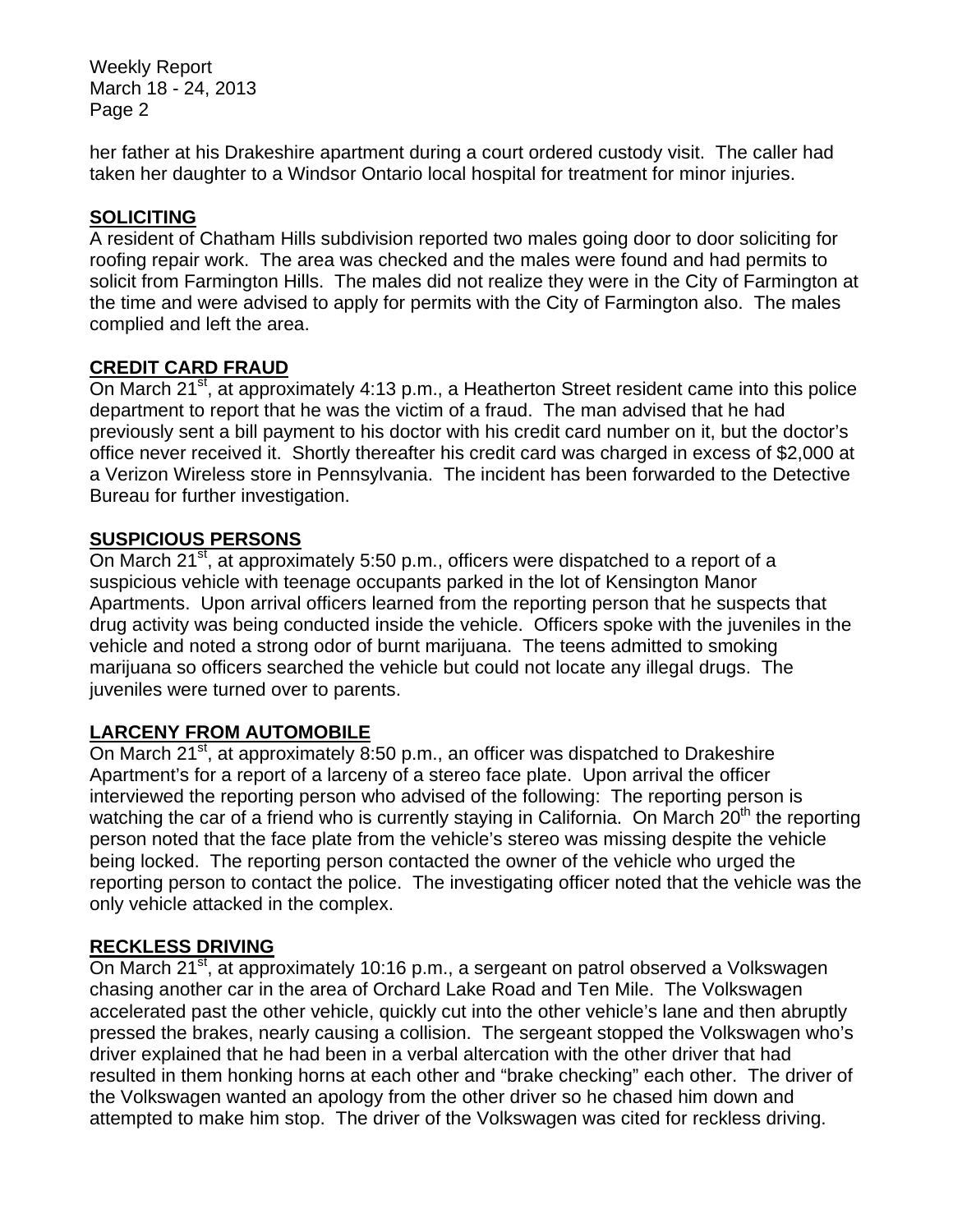Weekly Report March 18 - 24, 2013 Page 3

# **OPERATING WHILE INTOXICATED**

On March 22<sup>nd</sup>, at approximately 2:47 a.m., an officer stopped a vehicle on Grand River near Warner for speeding. The officer learned the driver had been drinking in Dearborn Heights and was on his way home. The driver was administered roadside sobriety evaluations and failed. The driver submitted to a preliminary breath test with a result of .16. The driver was arrested for Operating While Intoxicated and taken to the public safety department. Once there he submitted to two breath samples which showed a .16 and a .15 breath alcohol level. The driver was held at the station awaiting sobriety and arraignment.

# **DRIVING WHILE LICENSE SUSPENDED/MISDEMEANOR WARRANTS**

On March 22<sup>nd</sup>, at approximately 3:11 a.m., an officer stopped a vehicle for an equipment violation on M-5 near Farmington Road. A computer check of the driver showed him to have thirty-four suspensions on his driver's license and seventeen traffic warrants out of Detroit. The driver was arrested and transported to the public safety department and held for arraignment.

# **IDENTITY THEFT**

On March 22<sup>nd</sup> a resident on Hillcrest Street came to the front desk to report an identity theft involving the fraudulent filing of a 2012 IRS tax return in both her and her husband's names. The resident did not know how anyone got their personal information and had already filed a report with the IRS.

#### **LITTERING**

On March 22<sup>nd</sup>, at approximately 5:45 p.m., an officer on patrol was stopped at the red light at Grand River and Shiawassee when he observed the rear seat passenger of a Chrysler Concorde throw a McDonald's cup out the window of the vehicle. The officer stopped the Chrysler and cited the passenger for littering. In addition, the teenage driver was cited for violating his graduated driver's license because he had too many non-family passengers in the vehicle.

#### **PROPERTY DAMAGE ACCIDENT**

On March  $22^{nd}$ , at approximately 10:38 p.m., officers responded to a report of a vehicle on fire inside a garage at a home on Brittany Hill Drive. Upon arrival with Engine #3, officers learned that the car was not on fire, but that the tires had been squealing in the garage causing them to smoke. The driver advised that she had been looking for an address on Brittany Hill Court when she noticed that she was on Brittany Hill Drive instead of the correct road. The driver decided to use the driveway of the residence to turn around, but had somehow accidentally hit the accelerator on the vehicle. The driver lost control of her vehicle, drove through the garage door of the home, struck the parked car inside, and then hit the wall of the home so hard that the stove on in the kitchen detached from the wall. Once inside the garage the driver continued to accelerate the vehicle, causing the tires to heat up and the home to fill with smoke. No one was injured in the crash and the woman was cited for careless driving.

#### **OPERATING WHILE INTOXICATED**

On March 23<sup>rd</sup>, at approximately 2:16 a.m., an officer stopped a vehicle on Grand River near